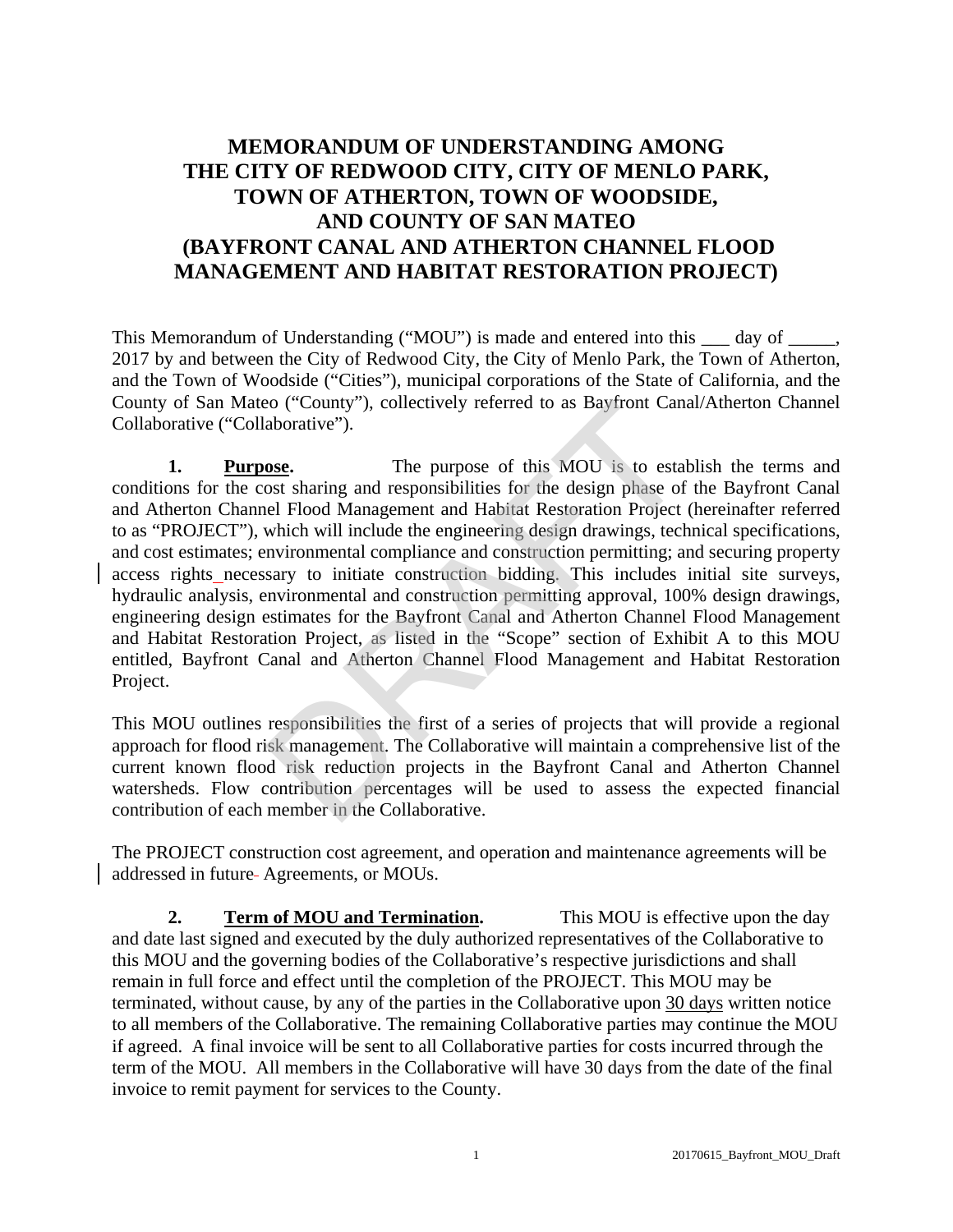**3.** Authorizations. The City Manager of the City of Redwood City, the City of Menlo Park, the Town Managers of the Town of Atherton, and the Town of Woodside are authorized to approve extensions to the term of this MOU, to modify due dates, to resolve conflicts, or otherwise grant approvals on behalf of the Cities, provided such approvals are not vested in the authority of the Cities' Council, and provided that any approval requiring payment of funds in excess of appropriated funds shall require Cities' Council approval of the appropriations of those funds.

The Director of the County of San Mateo Department of Public Works, serving as the County Board of Supervisors' designee, is authorized to approve extensions to the term of this MOU, to modify due dates, to resolve conflicts, or otherwise grant approvals on behalf of the County, provided that any approval requiring payment of funds in excess of appropriated funds requires the County Board of Supervisors' approval of the appropriation of those funds.

**4. Responsibilities of the Collaborative.** The County will serve as the lead and contracting agency for the PROJECT Design and Environmental consultants. In consultation with the Collaborative, consultants will be selected from the County's On-Call Engineering Service Agreements. The County will manage the day to day work of the consultants as it relates to the objectives of the PROJECT, handle official communications regarding the contract, and reimburse the consultants under contract with the County for the work performed. Land and easement negotiations with Cargill and Caltrans will be facilitated by the Design team to secure anticipated easements or to negotiate access for construction activities. Legal transfer and holding of easements will be the responsibility of the jurisdiction in which the project exists. Supervisors' approval of the appropriation of those tund<br> **Responsibilities of the Collaborative.** The contracting agency for the PROJECT Design and Environ consultation with the Collaborative, consultants will be call En

A designated staff member from each party in the Collaborative will participate in a working committee to ensure that the project direction and guidance needed from the Collaborative is communicated to the County. The working committee will update their respective jurisdictions as progress is made to obtain feedback that will form the final design.

**5.** Payment. Up to \$1,000,000 (depending on final cost of PROJECT) of the PROJECT outlined in this MOU will be paid for by the Collaborative. The costs will be distributed based on the contributing percentages of the Cities and the County in the Atherton Channel and Bayfront Canal watershed boundaries. A description of the contribution percentages is outlined in Exhibit A. The flow contributions may be amended through the term of this MOU pending additional projects in the watershed area that detain flow contributions. Any modifications to the contributing percentages will require approval of each party in the Collaborative and an Amendment to this MOU.

The County will serve as the Project Manager and as such will coordinate with the consultant teams and manage the consultant contracts. Project Management support will be included as part of the County's financial contributions. The County will invoice the Collaborative as described in Exhibit A. Project Management Support by the County will include invoicing the Collaborative, managing the consultant contracts, and project coordination. Each of the Cities in the Collaborative will be invoiced on a quarterly basis and will remit a check payable to the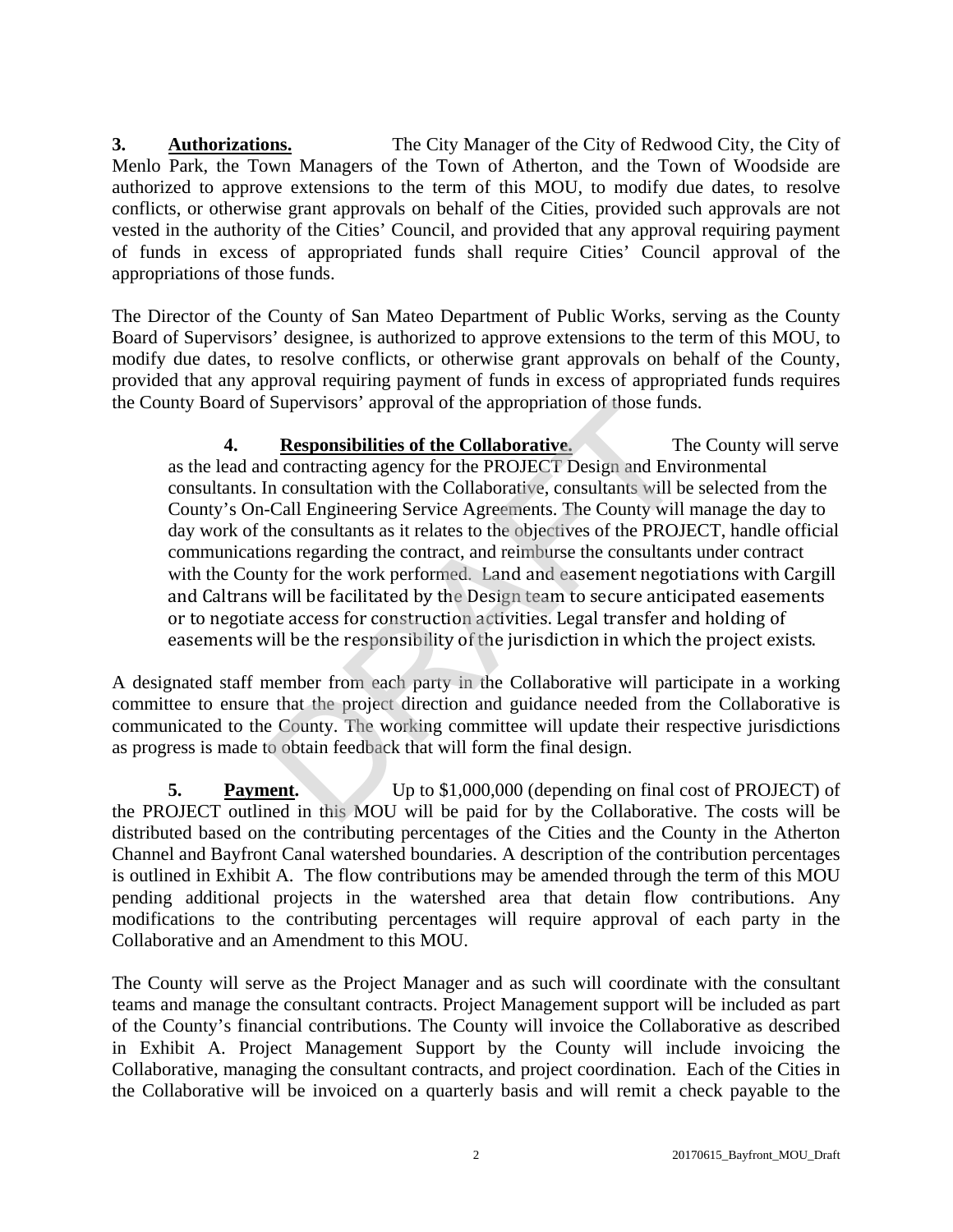County of San Mateo within 30 days of the invoice date. A table that illustrates how the financial responsibilities of each member of the Collaborative will be tracked and invoiced by the County, as well as the name of each jurisdiction's representative that will be processing the invoices is included as Attachment 1 to Exhibit A.

### **6. General Provisions**

**A. Indemnification.** Pursuant to Government Code Section 895.4, each party agrees to fully indemnify, defend, and hold the other party (including its appointed and elected officials, officers, employees, and agents) harmless from any damage or liability imposed for injury (as defined by Government Code section 810.8) occurring by reason of the negligent acts or omissions or willful misconduct of the indemnifying party, its appointed or elected officials, officers, employees, or agents, under or in connection with any work, authority, or jurisdiction delegated to such party under this MOU. No party, nor any appointed or elected official, officer or employee, or agent thereof shall be responsible for any damage or liability occurring by reason of the negligent acts or omissions or willful misconduct of the other party hereto, its appointed or elected officials, officers, employees, or agents, under or in connection, with any work, authority, or jurisdiction delegated to such other party under this MOU. tion delegated to such party under this MOU. No party, r<br>
ter or employee, or agent thereof shall be responsible for<br>
reason of the negligent acts or omissions or willful miss<br>
inted or elected officials, officers, employe

**B. Amendments. Each party in the Collaborative may request** changes to this MOU. Any changes, modifications, revisions or amendments to this MOU including contribution limits by parties, which are mutually agreed upon by and between the Collaborative to this MOU, shall be incorporated by written instrument, and effective when executed and signed by all parties in the Collaborative to this MOU.

**C. Severability.** If any provision of this MOU shall be held to be invalid, void, or unenforceable, the validity, legality, or enforceability of the remaining portions hereof shall not in any way be affected or impaired thereby.

**D.** Applicable Law. The construction, interpretation and enforcement of this MOU shall be governed by the laws of the State of California. The courts of the State of California shall have jurisdiction over any action arising out of this MOU and over the Collaborative.

**E.** Notices. Any and all notices required to be given hereunder shall be deemed to have been delivered upon deposit in the United States mail, postage prepaid, addressed to each party in the Collaborative at the following address or such other address as is provided by such party in writing:

| <b>To City: City of</b> | To City: City of Menlo | <b>To Town:</b> Town of | To Town: Town of | <b>To County:</b>           |
|-------------------------|------------------------|-------------------------|------------------|-----------------------------|
| Redwood City            | Park                   | Atherton                | Woodside         | County of San Mateo         |
| Melissa Stevenson Diaz  | Alex McIntyre          | George Rodericks        | Kevin Bryant     | John Maltbie                |
| City Hall               | Admin Building / City  | 91 Ashfield Drive       | 2955 Woodside    | 400 County Center, 1st      |
| 1017 Middlefield Road   | Hall, 2nd Floor        | Atherton, CA 94027      | Road             | Floor                       |
| Redwood City, CA        | 701 Laurel St          | Attn: City Manager      | Woodside, CA     | Redwood City, CA            |
| 94063                   | Menlo Park, CA 94025   |                         | 94062            | 94063                       |
| Attn: City Manager      | Attn: City Manager     |                         | Attn: Town       | <b>Attn: County Manager</b> |
|                         |                        |                         | Manager          |                             |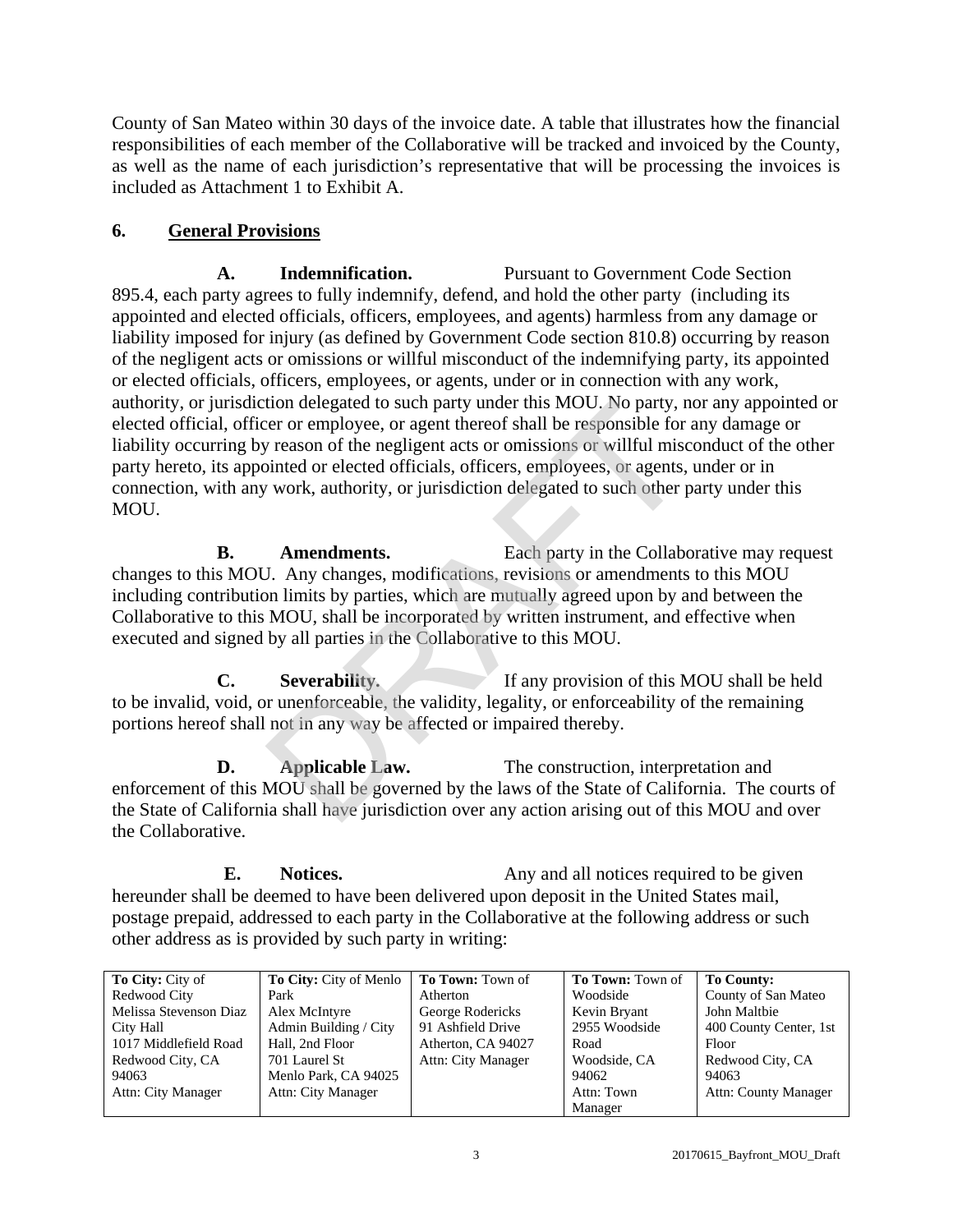**F. Entirety of Agreement.** This MOU, consisting of four pages, signature pages, one Exhibit A represents the entire and complete MOU between each party in the Collaborative and supersedes any prior negotiations, representations and agreements, whether written or oral.

**G. Debt Limitation.** The Collaborative is subject to laws or policies which limit their ability to incur debt in future years. Nothing in this MOU shall constitute an obligation of future legislative bodies of the Cities or County to appropriate funds for the purpose of this MOU.

**H. Conflict of Interest.** The Collaborative shall avoid all conflicts of interest in the performance of this MOU and shall immediately notify the other should a conflict of interest arise that would prohibit or impair the Collaborative's ability to perform under this **MOU.** 

**J.** Disputes. The Collaborative agrees that, with regard to all disputes or disagreements arising under this MOU that are not resolved informally at the staff level after a good faith attempt by the Collaborative, the Collaborative may, at their sole and mutual discretion, agree to engage in mediation. The costs of the mediation shall be divided equally between the parties of the Collaborative, unless otherwise agreed.

**K. Non-Discrimination.** Neither the Cities nor County will discriminate, in any way, against any person based on sex, pregnancy, childbirth or related medical conditions, race, veteran status, religion, color, national origin or ancestry, physical or mental disability, medical condition, marital status, age, gender (including gender identity and gender perception), sexual orientation, use of family medical leave, genetic testing, or any other basis protected by federal or state law. This policy shall apply to all employment practices. Would prohibit or impair the Collaborative's ability to pe<br>
Disputes. The Collaborative agrees<br>
eements arising under this MOU that are not resolved int<br>
th attempt by the Collaborative, the Collaborative may, a<br>
gree to e

**L.** Counterparts. This Agreement may be executed in any number of counterparts, each of which, when executed and delivered, shall be deemed to be an original, and all of which, taken together, shall be deemed to be one and the same instrument.

**6. Signatures.** In witness whereof, the Collaborative to this MOU through their duly authorized representatives have executed this MOU on the days and dates set out below, and certify that they have read, understood, and agreed to the terms and conditions of this MOU as set forth herein.

The effective date of this MOU is the date of the signature last affixed to this page.

Exhibit A - Bayfront Canal and Atherton Channel Flood Protection and Habitat Restoration Project, June 8, 2017.

## **[SIGNATURES ON FOLLOWING PAGES]**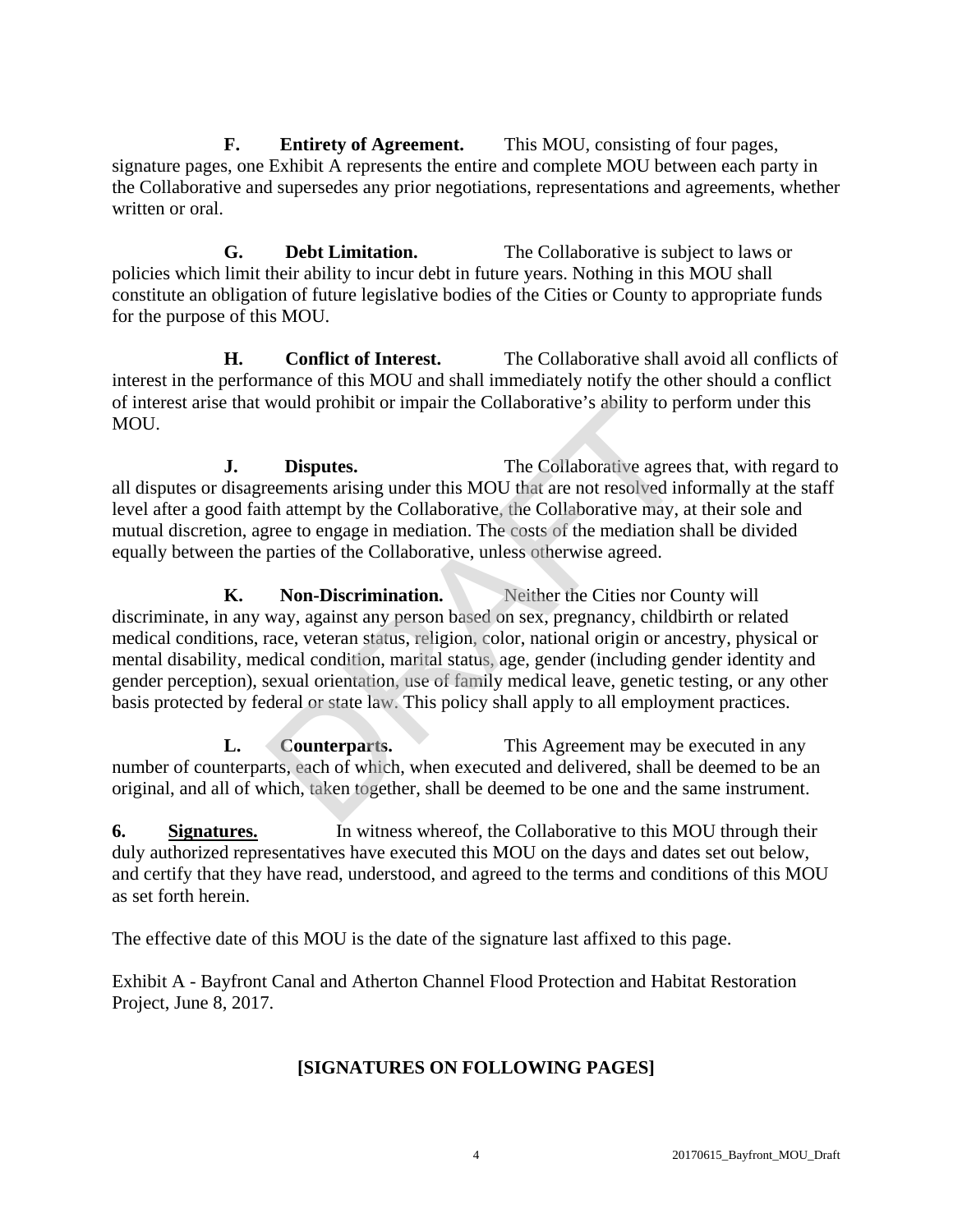RAFT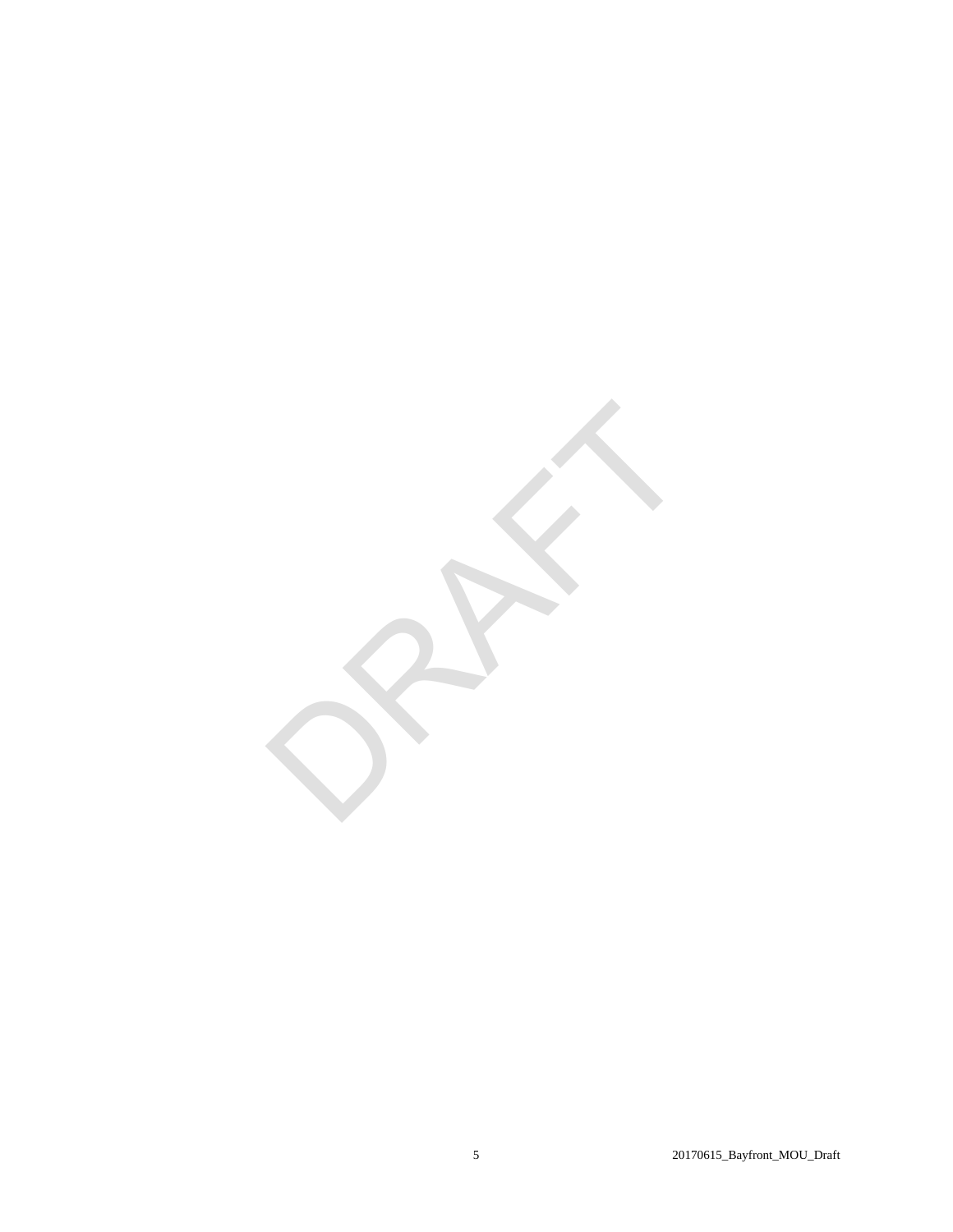**IN WITNESS WHEREOF,** the Collaborative hereto, by their duly authorized representatives, have executed this Memorandum of Understanding.

Each party in the Collaborative has executed a separate signature page.

APPROVED AS TO FORM: City of Redwood City, a California Municipal Corporation Machineaux of Charleston<br>
Machine and Separate signature page.<br>
DRAM:<br>
City of Redwood City, a Califor<br>
Municipal Corporation<br>
Pason Diaz<br>
Date

**By: \_\_\_\_\_\_\_\_\_\_\_\_\_\_** 

Name: Melissa Stevenson Diaz Date Title: City Manager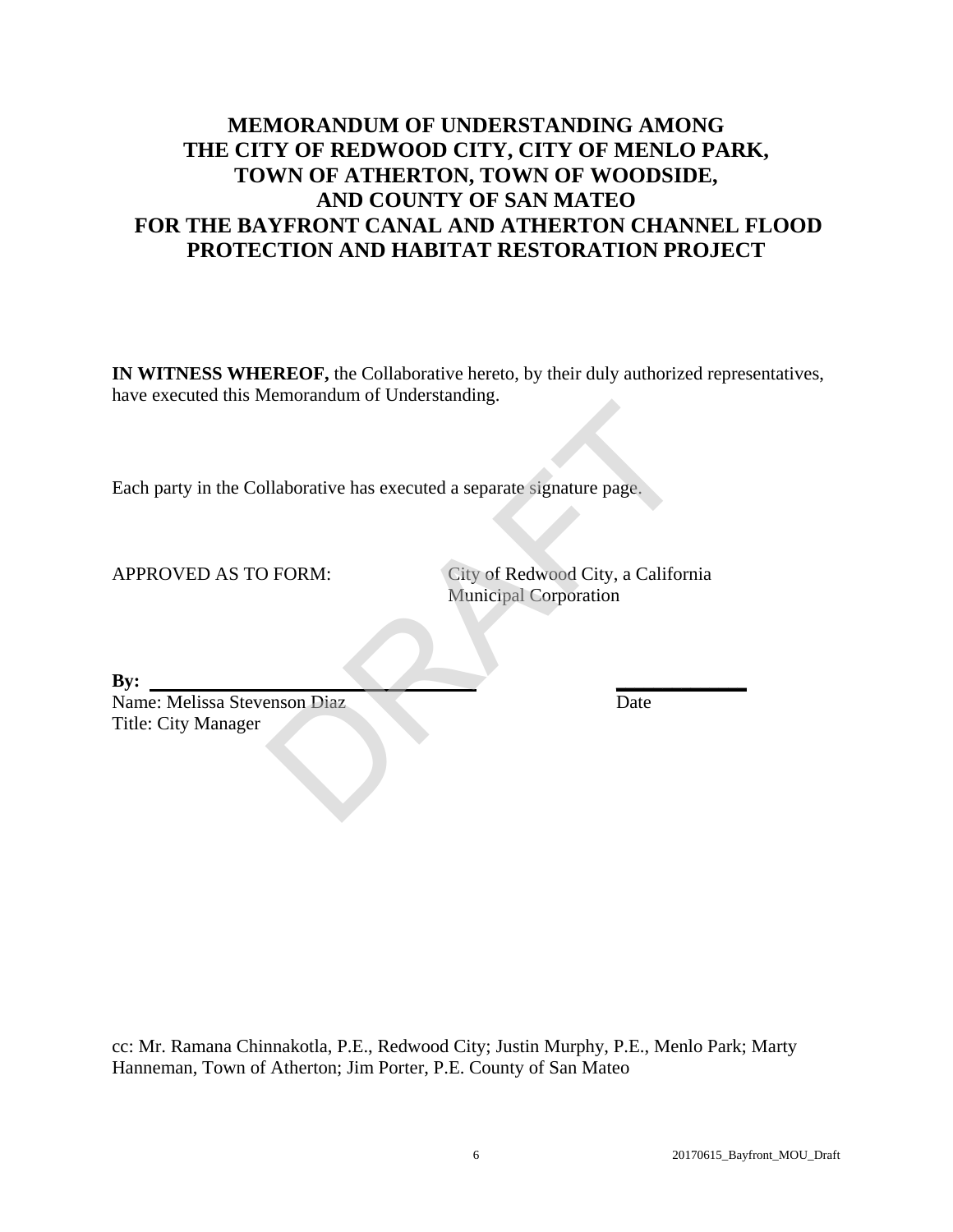**IN WITNESS WHEREOF,** the Collaborative hereto, by their duly authorized representatives, have executed this Memorandum of Understanding. EXECOP, the Conabotative hereto, by then duly admit<br>demorandum of Understanding.<br>Ilaborative has executed a separate signature page.<br>DEORM:<br>City of Menlo Park, a California<br>Municipal Corporation<br>Date

Each party in the Collaborative has executed a separate signature page.

APPROVED AS TO FORM: City of Menlo Park, a California Municipal Corporation

**By: \_\_\_\_\_\_\_\_\_\_\_\_\_\_** 

Name: Alex McIntyre Date Title: City Manager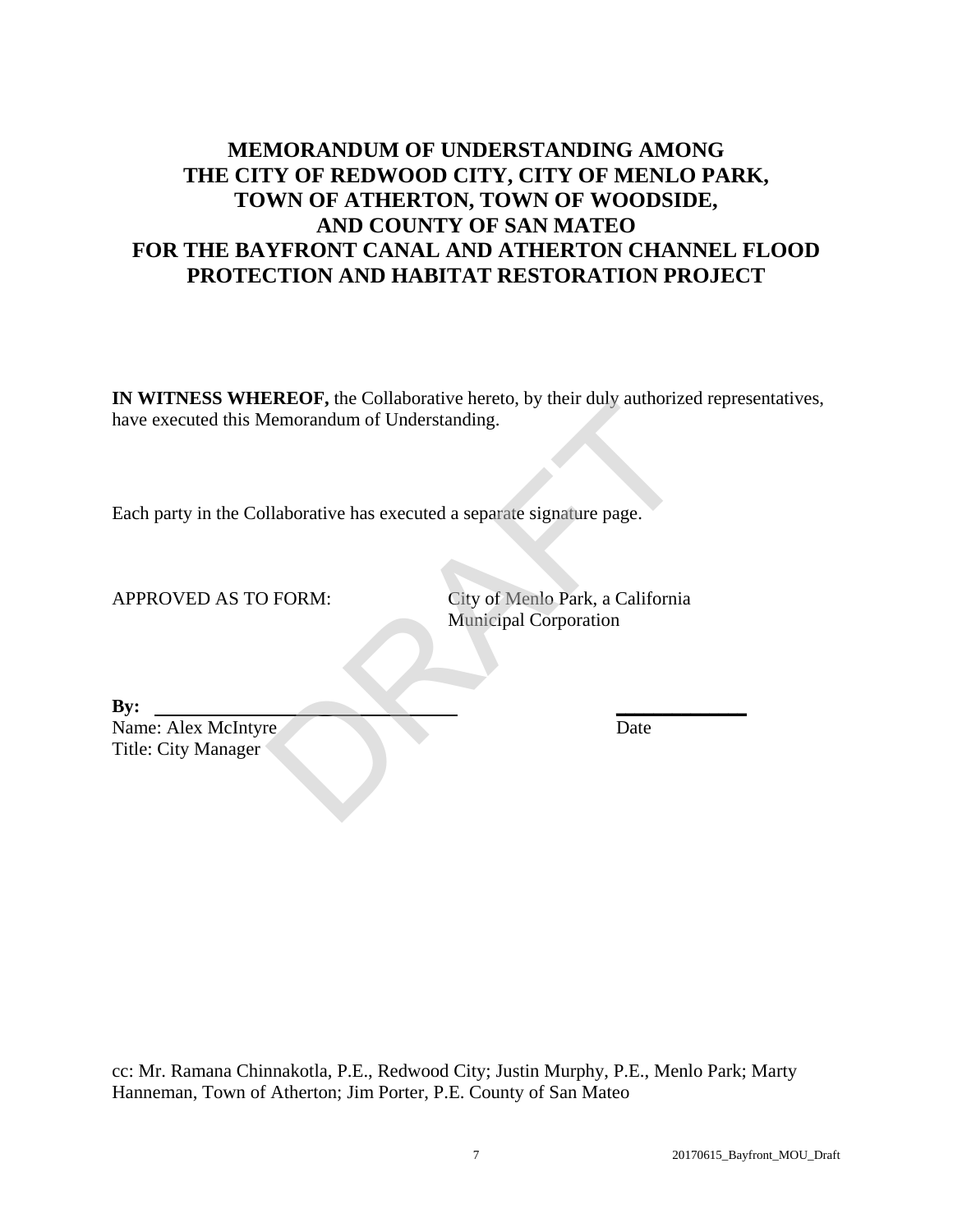**IN WITNESS WHEREOF,** the Collaborative hereto, by their duly authorized representatives, have executed this Memorandum of Understanding. EREOF, the Collaborative hereto, by their duly authorize<br>Memorandum of Understanding.<br>
Ilaborative has executed a separate signature page.<br>
DEORM:<br>
Town of Atherton, a California<br>
Municipal Corporation<br>
Tricks<br>
Date

Each party in the Collaborative has executed a separate signature page.

APPROVED AS TO FORM: Town of Atherton, a California

Municipal Corporation

**By: \_\_\_\_\_\_\_\_\_\_\_\_\_\_**  Name: George Rodericks Date Title: City Manager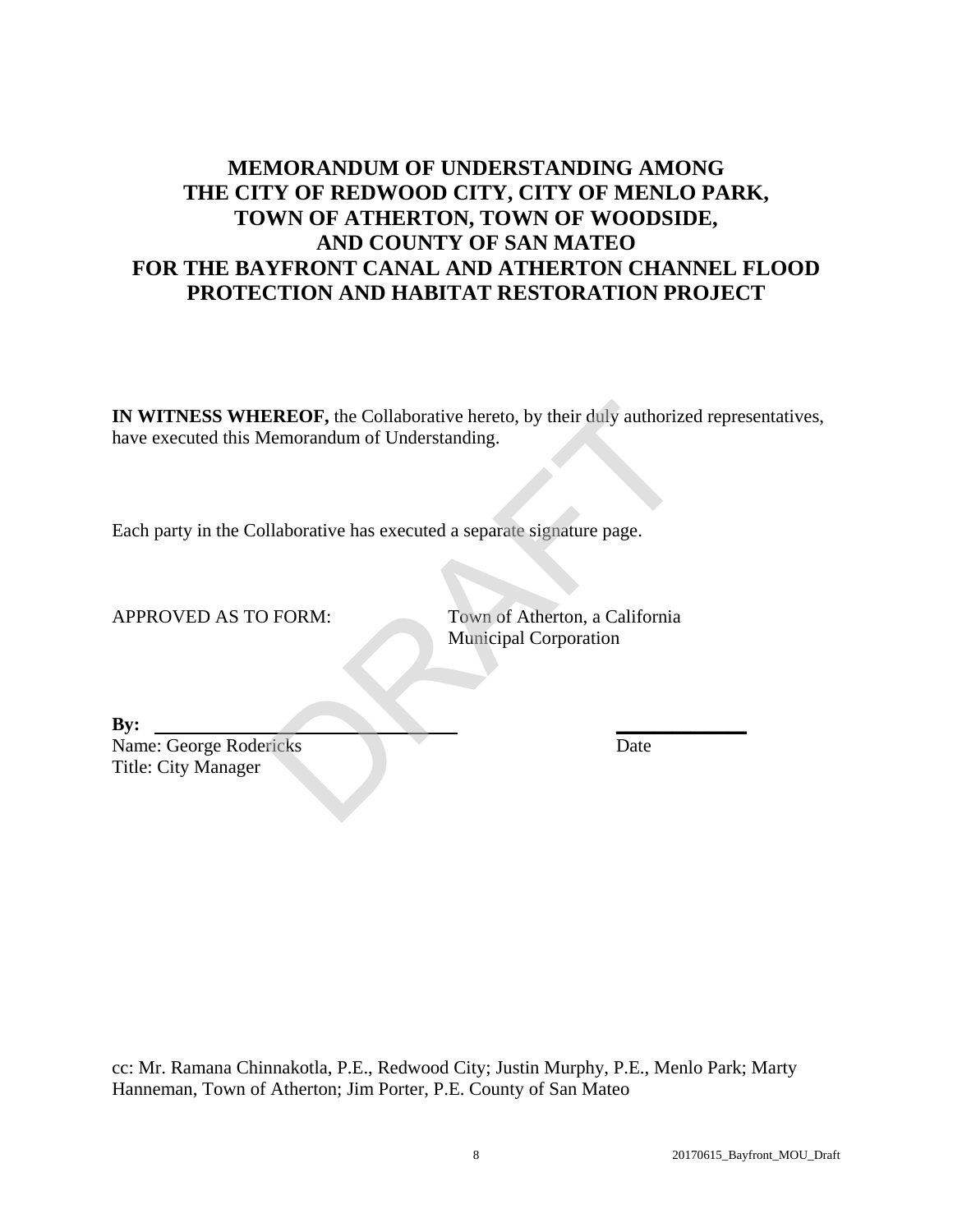**IN WITNESS WHEREOF,** the Collaborative hereto, by their duly authorized representatives, have executed this Memorandum of Understanding.

Each party in the Collaborative has executed a separate signature page.

APPROVED AS TO FORM: Town of Woodside, a California Municipal Corporation Machineaux of Charleston<br>
Machine page.<br>
DRAM: Town of Woodside, a California<br>
Municipal Corporation<br>
Tate<br>
P

**By: \_\_\_\_\_\_\_\_\_\_\_\_\_\_** 

Name: Kevin Bryant Date Title: Town Manager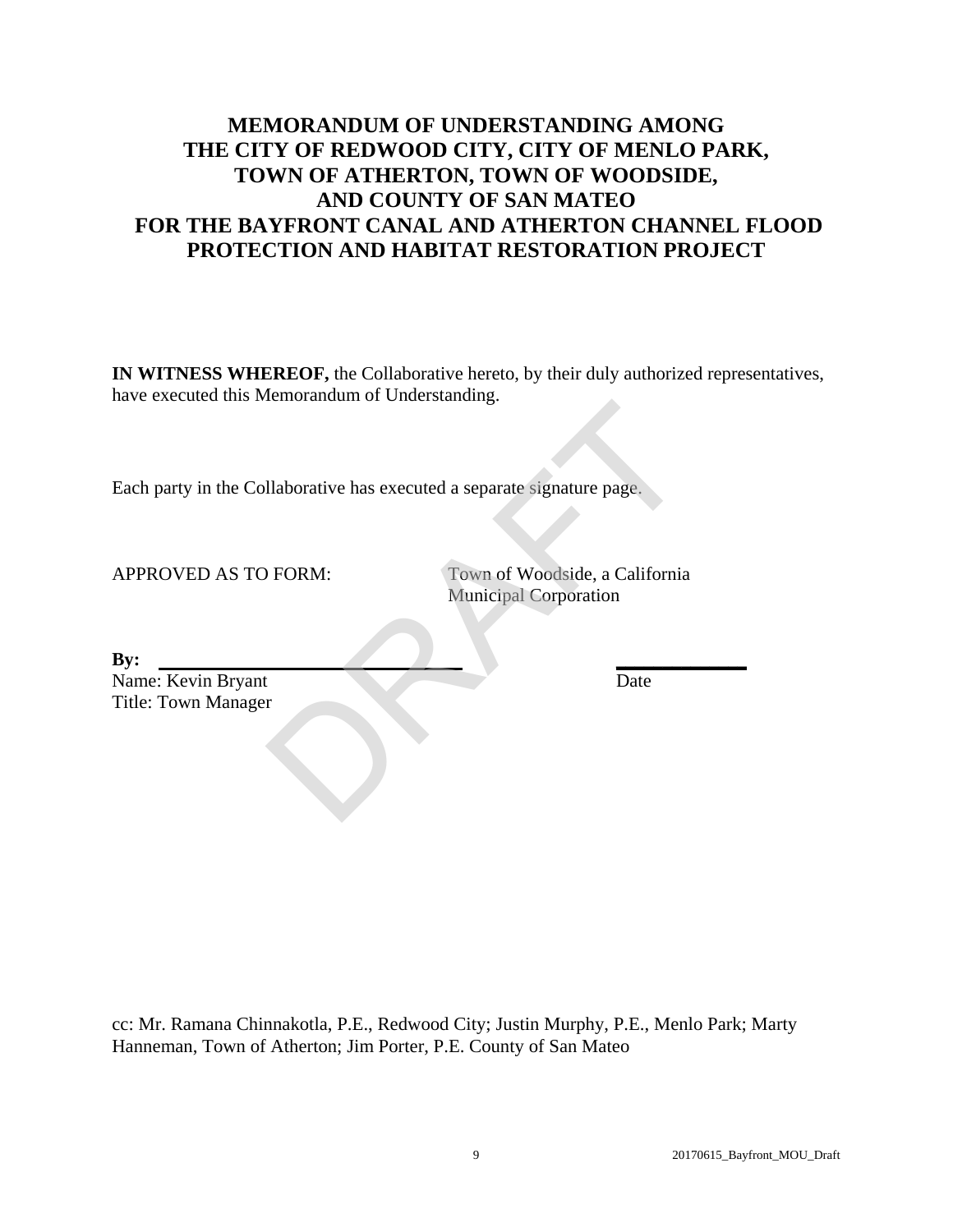**IN WITNESS WHEREOF,** the Collaborative hereto, by their duly authorized representatives, have executed this Memorandum of Understanding.

Each party in the Collaborative has executed a separate signature page.

APPROVED AS TO FORM: County of San Mateo, a California Municipal Corporation Machineaux of Charleston<br>
Machine page.<br>
DRAM: County of San Mateo, a Californ<br>
Municipal Corporation<br>
Date

**By: \_\_\_\_\_\_\_\_\_\_\_\_\_\_** 

Name: John Maltbie Date Title: County Manager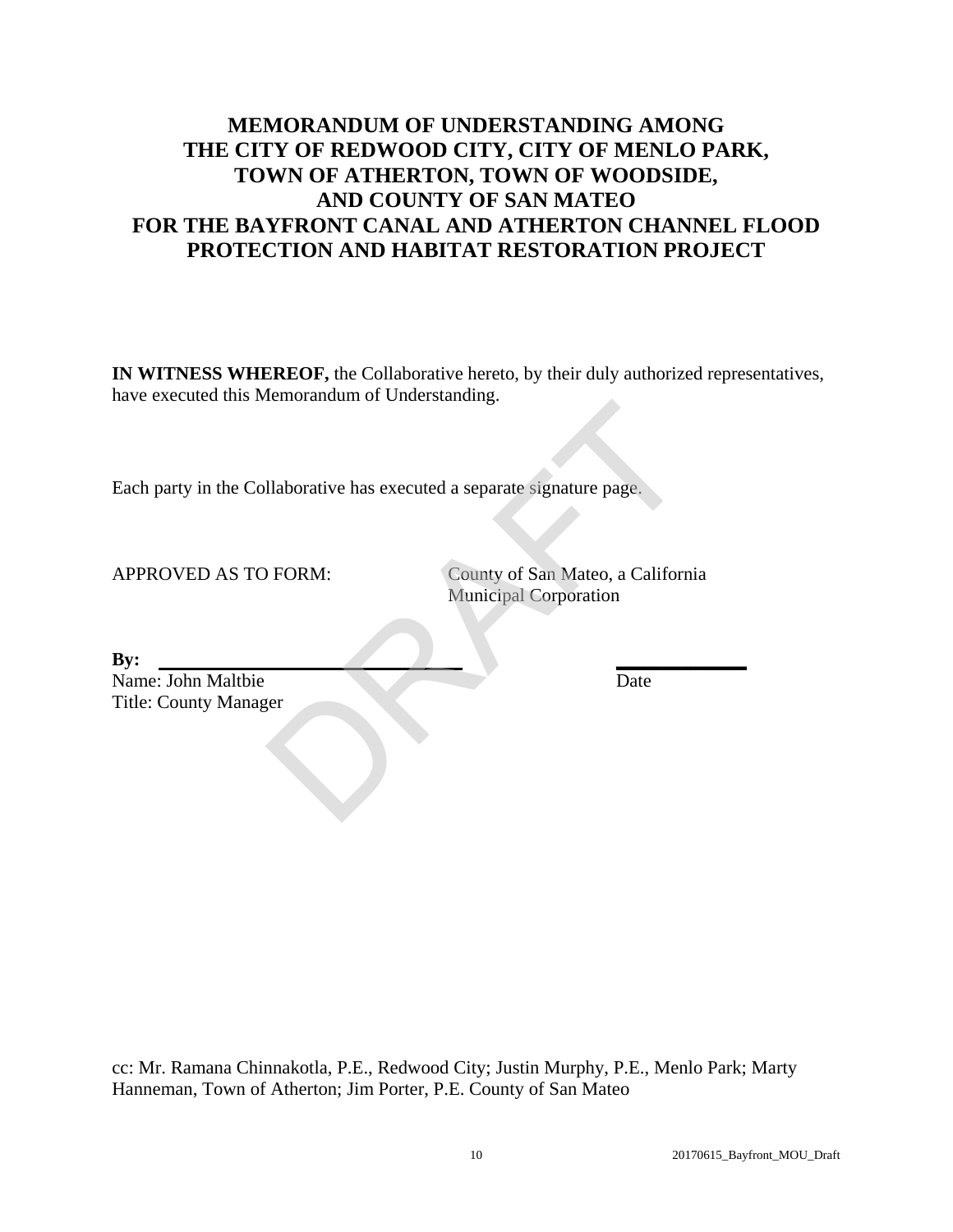

#### **Bayfront Canal and Atherton Channel Flood Management and Habitat Restoration Project Prepared by County of San Mateo June 8, 2017**

**Purpose:** 

To complete the design, permitting, and secure property access rights for the Bayfront Canal and Atherton Channel Flood Management and Habitat Restoration Project (Project) on behalf of the Cities of Redwood City and Menlo Park, the Town of Atherton, the Town of Woodside (Cities), and the County of San Mateo (the County) also referred to as the Bayfront Canal/Atherton Channel Collaborative (Collaborative). This is the first project in a series of anticipated future projects that will provide flooding relief to this cross-jurisdictional region.

#### **Flooding History:**

Atherton Channel and Bayfront Canal watersheds have experienced decades of repetitive flooding, with 40 significant flood events from 1951 to date. These events inundate local roads and have damaged private property. As recent as the February 7, 2017 storm, the Atherton Channel, which flows into the Bayfront Canal, flooded on Marsh Road and Haven Avenue, near the Highway 101 exit. In addition to historical flooding events, nuisance flooding occurs at a rate of every 1.6 years on average (Goettel & Assoc., 2011). Residents of the Cities and unincorporated County, most of which are disadvantaged communities such as RC Mobile Home Park, Redwood Mobile Estate, Harbor Village Mobile Home Park, Trailer Villa, and Bayshore Villa, have urged local politicians to take actions to improve the safety and public health of their neighborhoods. no met project in a sense of antisepated ratal o projects at<br>ayfront Canal watersheds have experienced decades of<br>the from 1951 to date. These events inundate local roads<br>on Marsh Road and Haven Avenue, near the Highway 1<br>

#### **Project Background:**

The Bayfront Canal is located just north of Highway 101 in the City of Redwood City. The Bayfront Canal extends from west to east, from Douglas Court to Marsh Road and is bounded to the north by Cargill's salt ponds and to the south by residential and industrial properties. The Atherton Channel has approximately 6.5 square miles of tributary drainage area flows into the Bayfront Canal a few hundred feet west of Marsh Road. The Bayfront Canal has an additional 3 square miles of tributary drainage area, most of which is located on the south side of Highway 101. The combined flow from the Atherton Channel and Bayfront Canal, a total of 9.5 square miles of contributing area, discharges into Flood Slough through a tide gate control structure. The watershed area, Project location, and planned future projects within the watershed are summarized in Figure 1.

There have been numerous studies and analyses completed over the past 30 years that investigate the chronic and widespread flooding and describe the hydraulic capacity limitations in this area. A series of feasibility studies, the most recent one in 2013, commissioned by multiple stakeholders, have recommended the Project as a critical first step necessary to complete watershed-wide improvements including pump station upgrades and tide gate upgrades. Additional information on other projects in the watershed is described in the Future Work section of this Exhibit.

#### **Hydrology:**

The peak flow rates from the Bayfront Canal Hydrology and Hydraulic Evaluation, prepared for Stanford Hospital & Clinic in October 2013 by BKF, was used to calculate the proportional jurisdictional flow based on watershed areas. The flow contribution percentages presented in Table 1 will provide a baseline funding strategy. These contributions will be expanded upon for funding of the construction and,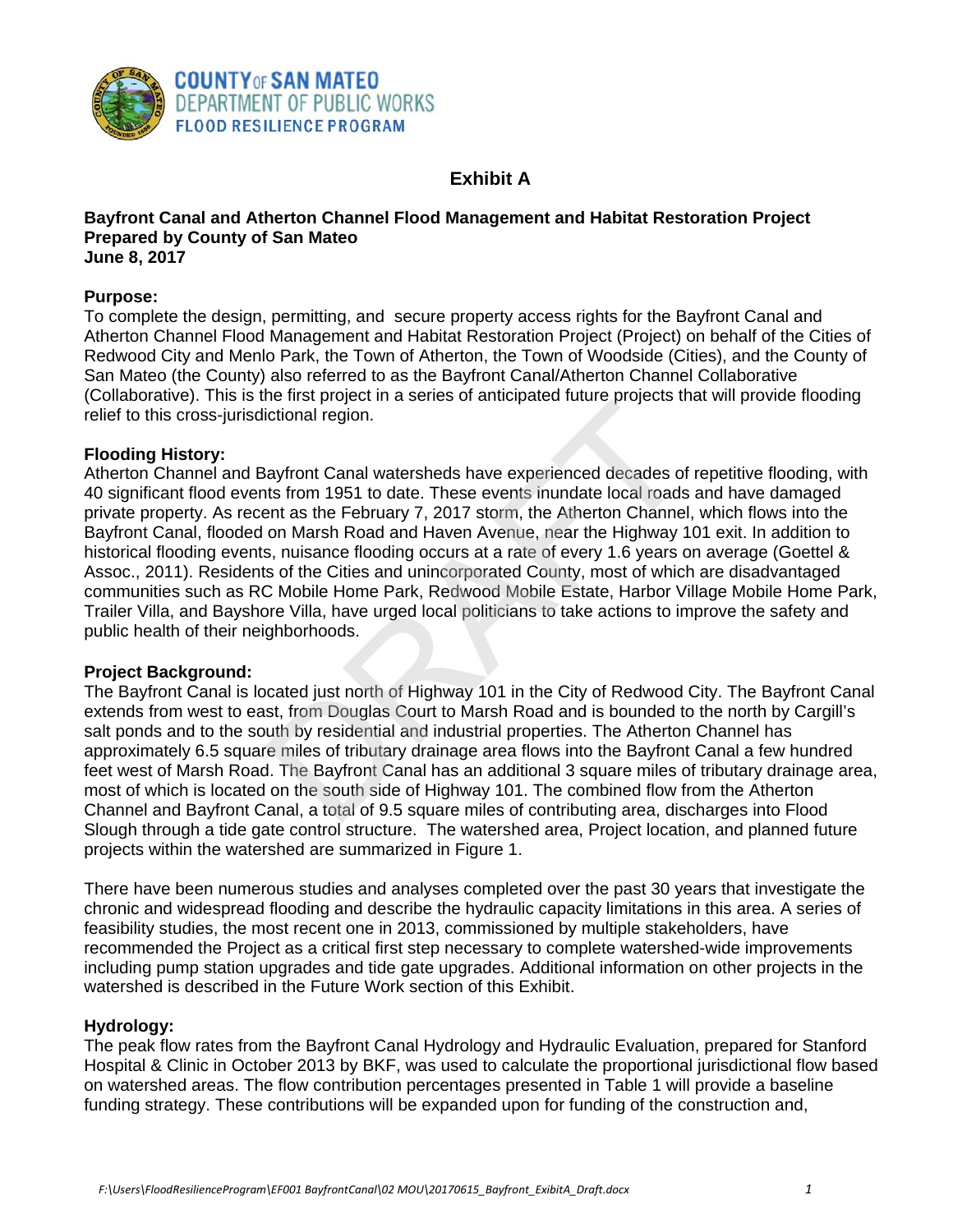

operation and maintenance phases of the Project. A reduction of flow contributions per jurisdiction will be evaluated if upstream detention and storm water capture projects are implemented within the watershed.

*Table 1. Jurisdictional Flow Contributions*

| <b>Jurisdiction</b>  | <b>Watershed Area %</b> | <b>Flow Contribution %</b> |  |  |  |
|----------------------|-------------------------|----------------------------|--|--|--|
| Town of Atherton     |                         | 38                         |  |  |  |
| City of Redwood City | 13                      | 26                         |  |  |  |
| San Mateo County     |                         | 22                         |  |  |  |
| City of Menlo Park   |                         | 10.5                       |  |  |  |
| Town of Woodside     |                         | 3.5                        |  |  |  |

The Project's goal is to provide immediate flooding relief for the communities along the Bayfront Canal, including several disadvantaged communities. This Project is the first step towards providing capacity for future projects within the watershed to reduce flooding. The most recent proposed solution to bypass flows greater than a 25-year storm recommends the installation of 4 – 63" HDPE siphon pipes is shown in Figure 2. The alignment passes under Marsh Road to the north of Highway 101 and connect to Pond S5 of the South Bay Salt Pond Restoration Project. This alternative needs to be developed adequately to be considered in the CEQA process. Woodside<br>
Sincovide immediate flooding relief for the communities alo<br>
antaged communities. This Project is the first step toware<br>
year storm recommends the installation of  $4 - 63$ " HDPE<br>
passes under Marsh Road to the no

#### **Jurisdictional Stakeholders:**

The Collaborative is composed of the City of Redwood City, City of Menlo Park, Town of Atherton, Town of Woodside, and the County of San Mateo. Additional key stakeholders include Stanford University and Stanford Medical, Cargill, Caltrans, and the South Bay Salt Pond Restoration Project.

#### **Preliminary Design Workshop:**

The Collaborative hosted a Preliminary Design Workshop to validate and agree on the preferred design of the proposed Project. The Preliminary Design Workshop included planning, hydraulic, geotechnical, structural engineering, environmental compliance resources from the County's On-Call Engineering Service Agreements. The goal of the Preliminary Design Workshop effort was to validate and optimize the proposed design and to ensure that it considers permitting and operational limitations and conditions that may impact the life and resiliency of the project. The following list summarizes the goals and outcomes of the workshop:

- o *Review of existing conditions and Information.* Summarize existing information and garner support for a comprehensive alternative to use in CEQA process.
- o *Implementation strategy*. Collaborate on most recent hydraulic model results and agree on an implementation approach that best meets the environmental compliance and permitting requirements for the preferred alternative.
- o *Funding.* Develop high level engineering cost estimate for the preferred alternative and a funding strategy, which explores and considers multiple sources of funding in additional to Capital and traditional sources of funding.
- o *Schedule.* Develop a preliminary schedule that includes Local, Regional, State and Federal stakeholder updates at key milestones.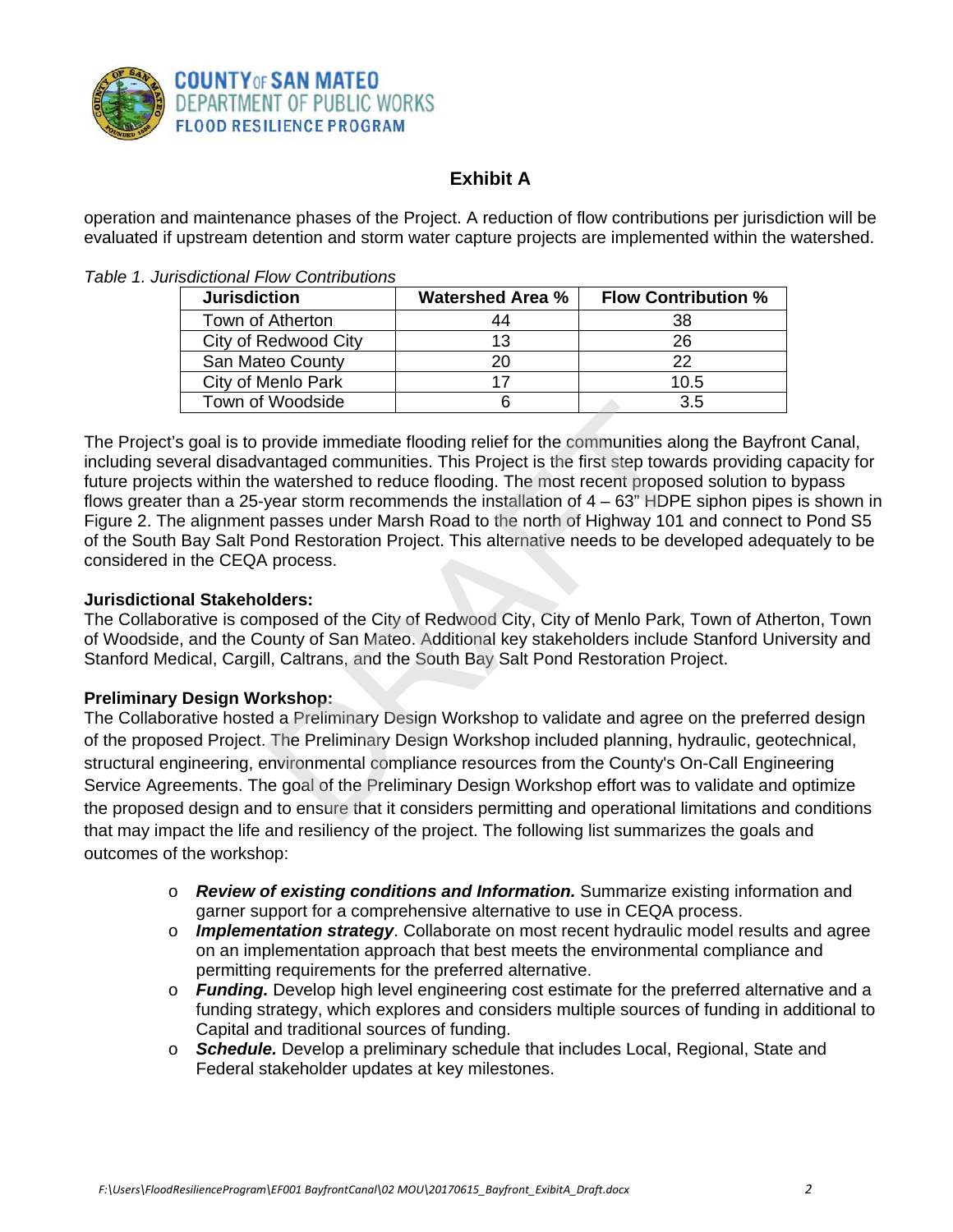

### *Figure 1. Bayfront Canal and Atherton Channel Project Location and Future Projects within Watershed*

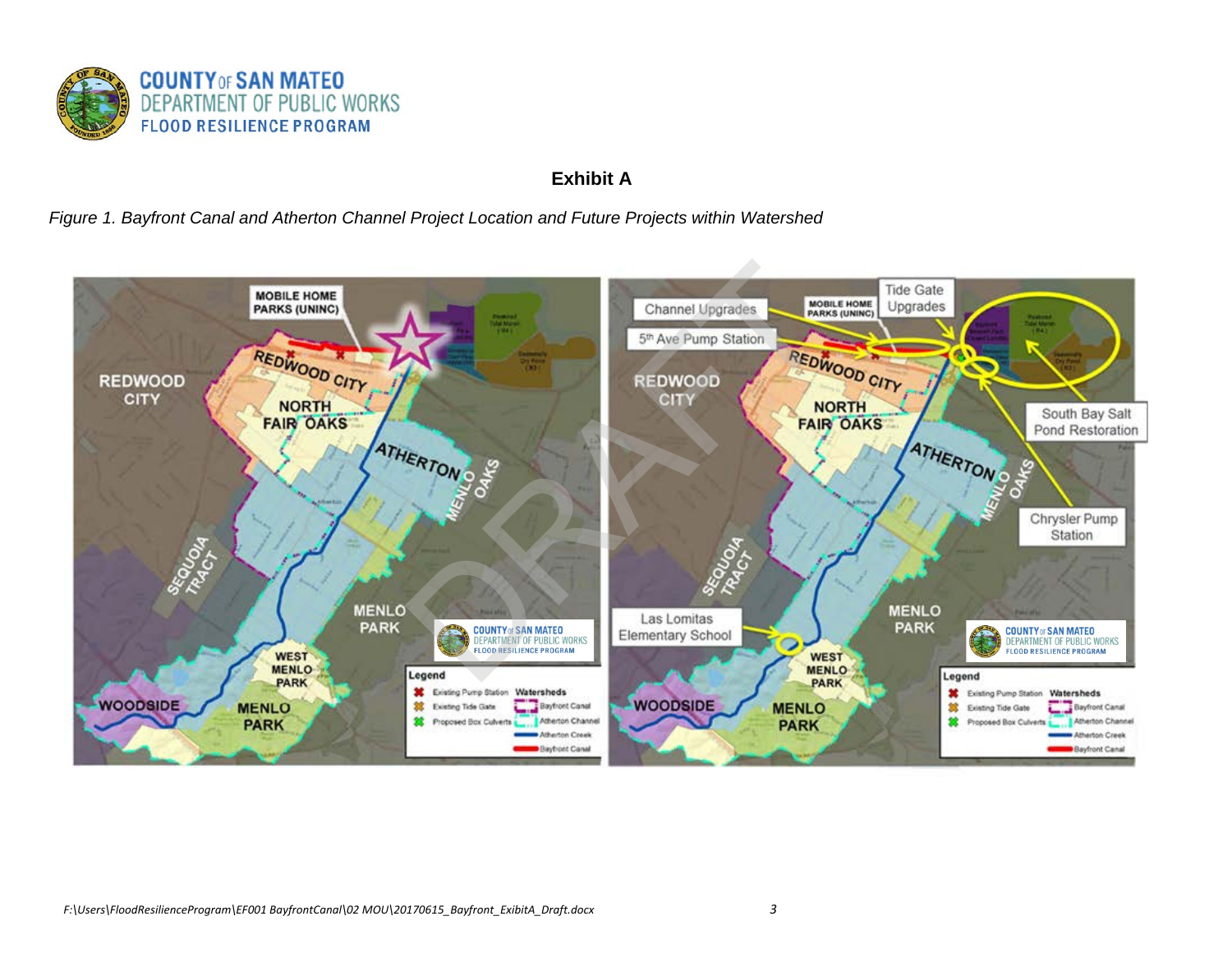

### *Figure 2. Moffat and Nichol Design Alternative*

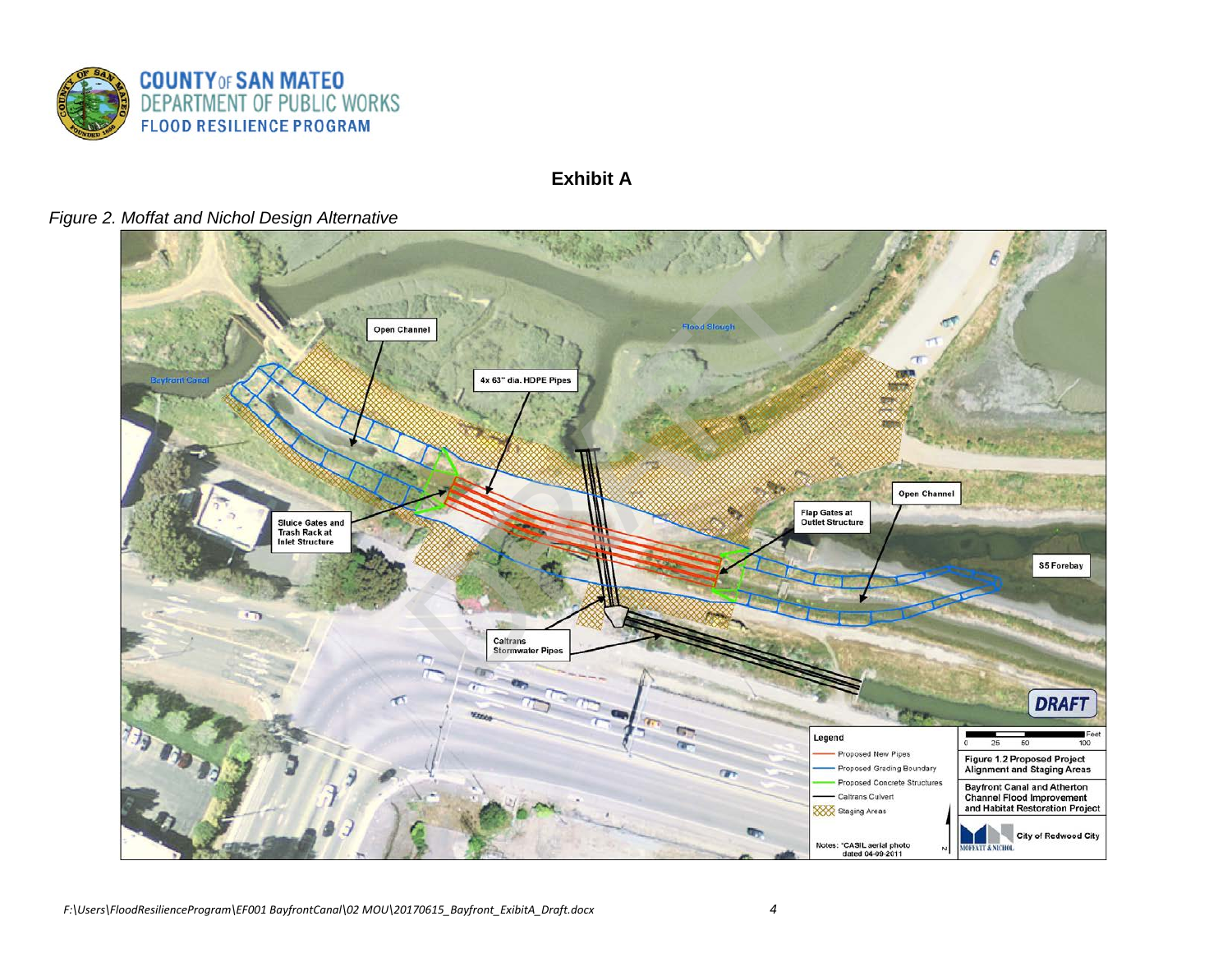

Following the Preliminary Design Workshop, representative member from each jurisdiction of the Collaborative will participate in the selection of the design team. Regular Review Sessions will be held to incorporate stakeholder input and generate the most effective and resilient solution. Collaboration will take place through subject-specific workshops with project owners and stakeholders.

### **Scope:**

The scope of work for this Project is defined below. Representatives from the Collaborative will review and select a proposal from the Design team and an Environmental Permitting and Compliance team from the County's On-Call Engineering Services Agreements of consultants to deliver the scope of services listed below. The Consultants will be responsible for validating and calibrating technical information and ensuring that the Project objectives, budget, and key milestones are met. Deliverables will be developed in an expanded scope that will be used to select the proposal that best meets the project objectives.

Task 1. Initial Hydraulic Analysis, Design, and Review: Planning and Design team will review previous hydraulic analysis and prepare designs for preparation of permits. These initial designs will then undergo a Preliminary Design Workshop.

Task 2. Environmental Review and CEQA Documentation: Environmental Permitting and Compliance team will prepare the CEQA document and the Planning and Design team will support the permitting team through review, project description, and the purpose and need statements. This will build upon the work completed by us for the SBSP Phase 2 EIR/S. gineering Services Agreements of consultants to deliver<br>Itants will be responsible for validating and calibrating te<br>t objectives, budget, and key milestones are met. Delive<br>nat will be used to select the proposal that bes

Task 3. Land and Easement Negotiations: Land and easement negotiations with Cargill and Caltrans will be facilitated by the Design team to secure anticipated easements or to negotiate access for construction activities.

Task 4. Final Design and Construction Documents: Plans, details, and specifications will be prepared at the 60%, 90%, and 100% design stages. The ultimate deliverables will be the final design and construction documents.

Task 5. Bidding and Construction: Engineering teams will prepare for bidding and construction, however this MOU only includes design, permitting, and land negotiations.

### **Cost and Funding:**

Current estimates for design, permitting, and land negotiation tasks are estimated at approximately \$1,000,000. The initial funding contribution for this work from each jurisdiction will be estimated based on the percentages listed in the flow allocations listed in Table 1. Funding contributions per jurisdiction, for construction, and operations and maintenance will need to be assessed and negotiated in an amended MOU or separate agreement.